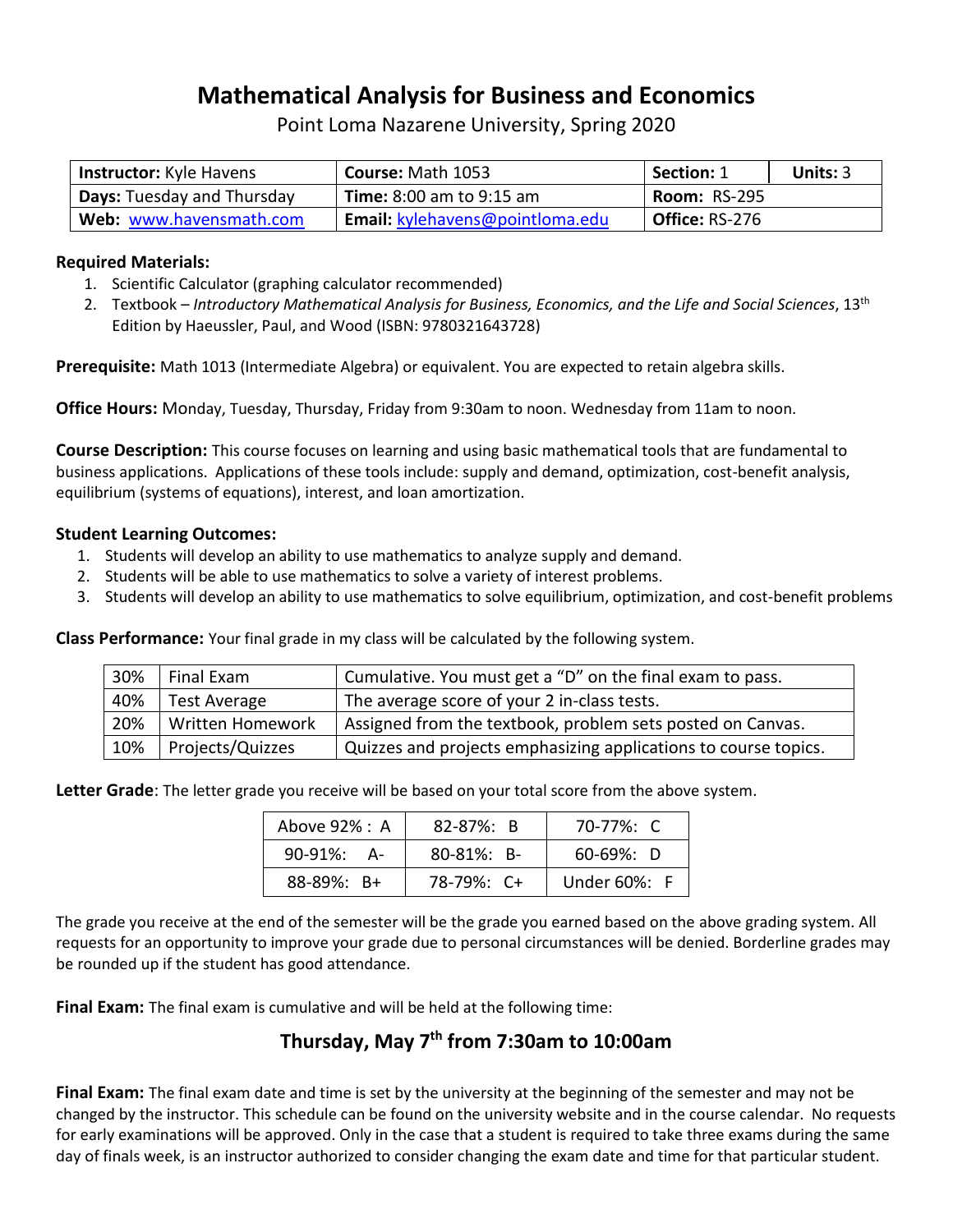**General Advice:** The key to success in this class is to attend lectures regularly and do your homework. You learn mathematics by doing it yourself. You should expect to spend approximately two hours outside of class for every one hour in class working on homework and studying concepts. When doing homework, please note it is normal to not be able to do every problem correctly on the first attempt. Do not be discouraged, instead seek help.

**Participation and Attendance**: Mathematics requires active participation. Participation means: asking questions, making conjectures and checking them, providing solutions to problems, sharing ideas with classmates. During class time we collectively will participate in the same way. I will act as the expert facilitator during class time, with a mixture of lecture, group problem solving, and integrated discussion.

**Attendance:** Attendance is expected at each class session. In the event of an absence you are responsible for the material covered in class and the assignments given that day. Regular and punctual attendance at all classes is considered essential to optimum academic achievement. If the student is absent from more than 10 percent of class meetings, the faculty member can file a written report which may result in de-enrollment. If the absences exceed 20 percent, the student may be de-enrolled without notice until the university drop date or, after that date, receive the appropriate grade for their work and participation. See the Undergraduate Academic Catalog: [Class Attendance.](https://catalog.pointloma.edu/content.php?catoid=35&navoid=2136#Class_Attendance)

**Homework:** Homework problems will be assigned regularly and posted online on Canvas. It is your responsibility to keep up with the homework. It will be collected approximately once per week. I will typically give a week to finish each assignment. A homework assignment is late if it is not received at the start of class on the due date. Late homework will not be accepted without a well-documented emergency. Please be sure that your homework is stapled together and the problems are in order. Homework will be scored on a combination of completeness and correctness. A random selection (the same for all people) of the problems will be graded on any homework assignment. I encourage you to help one another with homework, but directly copying another student's homework assignment is considered plagiarism and will not be tolerated. Your low homework score will be dropped.

**Exams:** There will be a total of two normal exams at the end of each chapter. No notes/books allowed on exams. Certain formulas may be provided on the exam and others will need to be memorized. No make-up exams are allowed without express consent. Contact me before missing exam if you have a critical emergency. If you do not inform me that you will be missing an exam, you will get a zero on that exam. Practice exams will be posted on Canvas in advance of the exam designed to help you identify questions that you need to study further.

**University Mission – Teach, Shape, Send:** Point Loma Nazarene University exists to provide higher education in a vital Christian community where minds are engaged and challenged, character is modeled and formed, and service becomes an expression of faith. Being of Wesleyan heritage, we aspire to be a learning community where grace is foundational, truth is pursued, and holiness is a way of life.

**Department Mission:** The Mathematical, Information, and Computer Sciences department at Point Loma Nazarene University is committed to maintaining a curriculum that provides its students with the tools to be productive, the passion to continue learning, and Christian perspectives to provide a basis for making sound value judgments.

**Class Enrollment:** It is the student's responsibility to maintain his or her class schedule. Should the need arise to drop this course (personal emergencies, poor performance, etc.), the student has the responsibility to follow through (provided the drop date meets the stated calendar deadline established by the university), not the instructor. Simply ceasing to attend this course or failing to follow through to arrange for a change of registration (drop/add) may easily result in a grade of F on the official transcript.

**Copyright Protected Materials:** Point Loma Nazarene University, as a non-profit educational institution, is entitled by law to use materials protected by the US Copyright Act for classroom education. Any use of those materials outside the class may violate the law.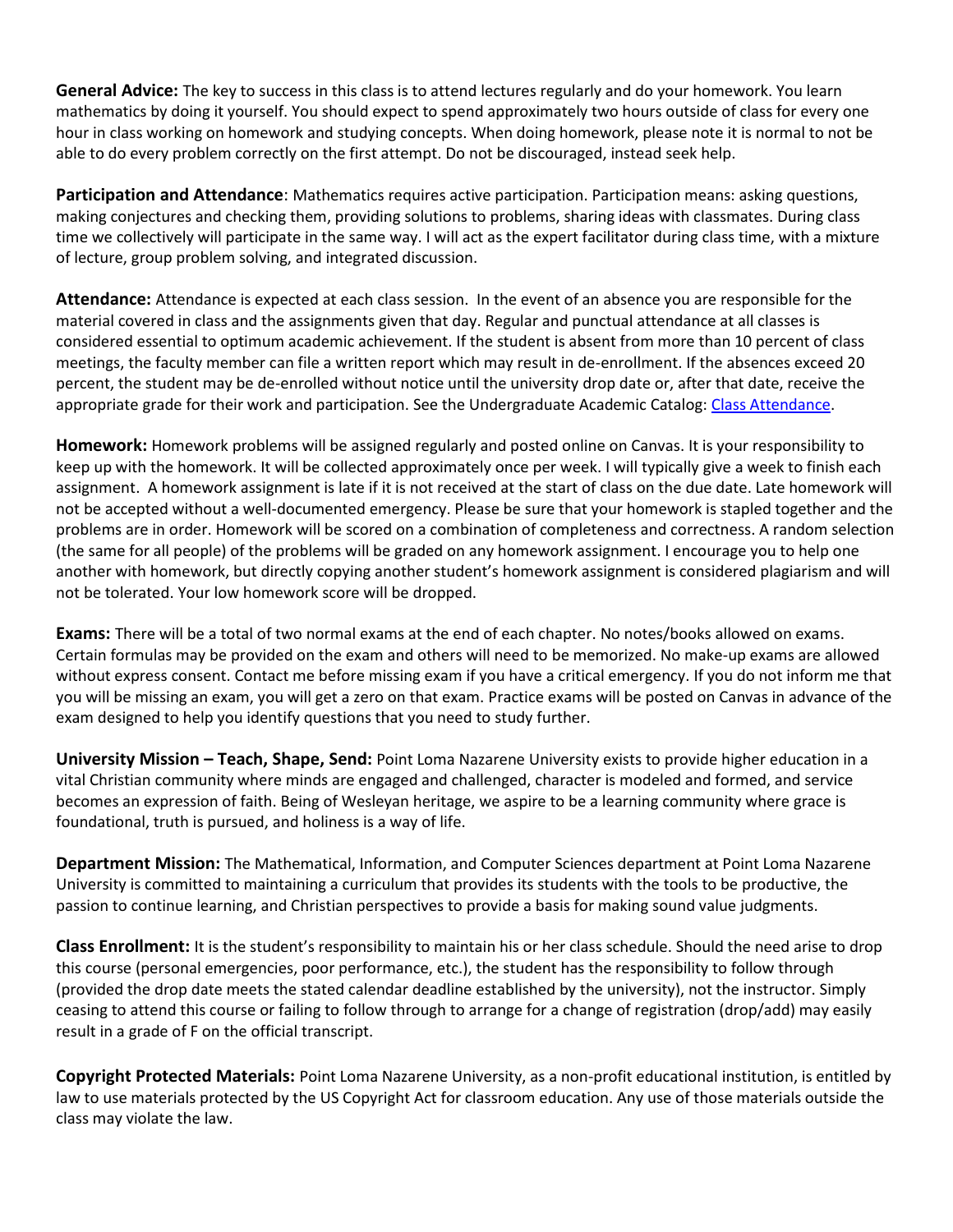**Academic Honesty:** Students should demonstrate academic honesty by doing original work and by giving appropriate credit to the ideas of others. Academic dishonesty is the act of presenting information, ideas, and/or concepts as one's own when in reality they are the results of another person's creativity and effort. A faculty member who believes a situation involving academic dishonesty has been detected may assign a failing grade for that assignment or examination, or, depending on the seriousness of the offense, for the course. Faculty should follow and students may appeal using the procedure in the university Catalog. See [Academic Honesty](https://catalog.pointloma.edu/content.php?catoid=35&navoid=2136#Academic_Honesty) for definitions of kinds of academic dishonesty and for further policy information.

**Academic Accommodations:** While all students are expected to meet the minimum standards for completion of this course as established by the instructor, students with disabilities may require academic adjustments, modifications or auxiliary aids/services. At Point Loma Nazarene University (PLNU), these students are requested to register with the Disability Resource Center (DRC), located in the Bond Academic Center. (*DRC@pointloma.edu* or 619-849-2486). The DRC's policies and procedures for assisting such students in the development of an appropriate academic adjustment plan (AP) allows PLNU to comply with Section 504 of the Rehabilitation Act and the Americans with Disabilities Act. Section 504 (a) prohibits discrimination against students with special needs and guarantees all qualified students equal access to and benefits of PLNU programs and activities. After the student files the required documentation, the DRC, in conjunction with the student, will develop an AP to meet that student's specific learning needs. The DRC will thereafter email the student's AP to all faculty who teach courses in which the student is enrolled each semester. The AP must be implemented in all such courses. If students do not wish to avail themselves of some or all of the elements of their AP in a particular course, it is the responsibility of those students to notify their professor in that course. PLNU highly recommends that DRC students speak with their professors during the first two weeks of each semester about the applicability of their AP in that particular course and/or if they do not desire to take advantage of some or all of the elements of their AP in that course.

**Credit Hour:** In the interest of providing sufficient time to accomplish the stated course learning outcomes, this class meets the PLNU credit hour policy for a 3 unit class delivered over 15 weeks. Specific details about how the class meets the credit hour requirements can be provided upon request.

## **Sources of Help:**

- 1. Professor. If you have questions, email me, ask in class, or come to my office hours.
- 2. Other classmates. Form study groups and work together.
- 3. Tutoring. Available in Rohr Science or through the Tutoring Center. Their hours will be on Canvas.
- 4. Online resources. Posted on Canvas, or find them yourself via YouTube, Khan Academy, etc.
- 5. Practice exams. Look at them ahead of time and use them to gauge your understanding.